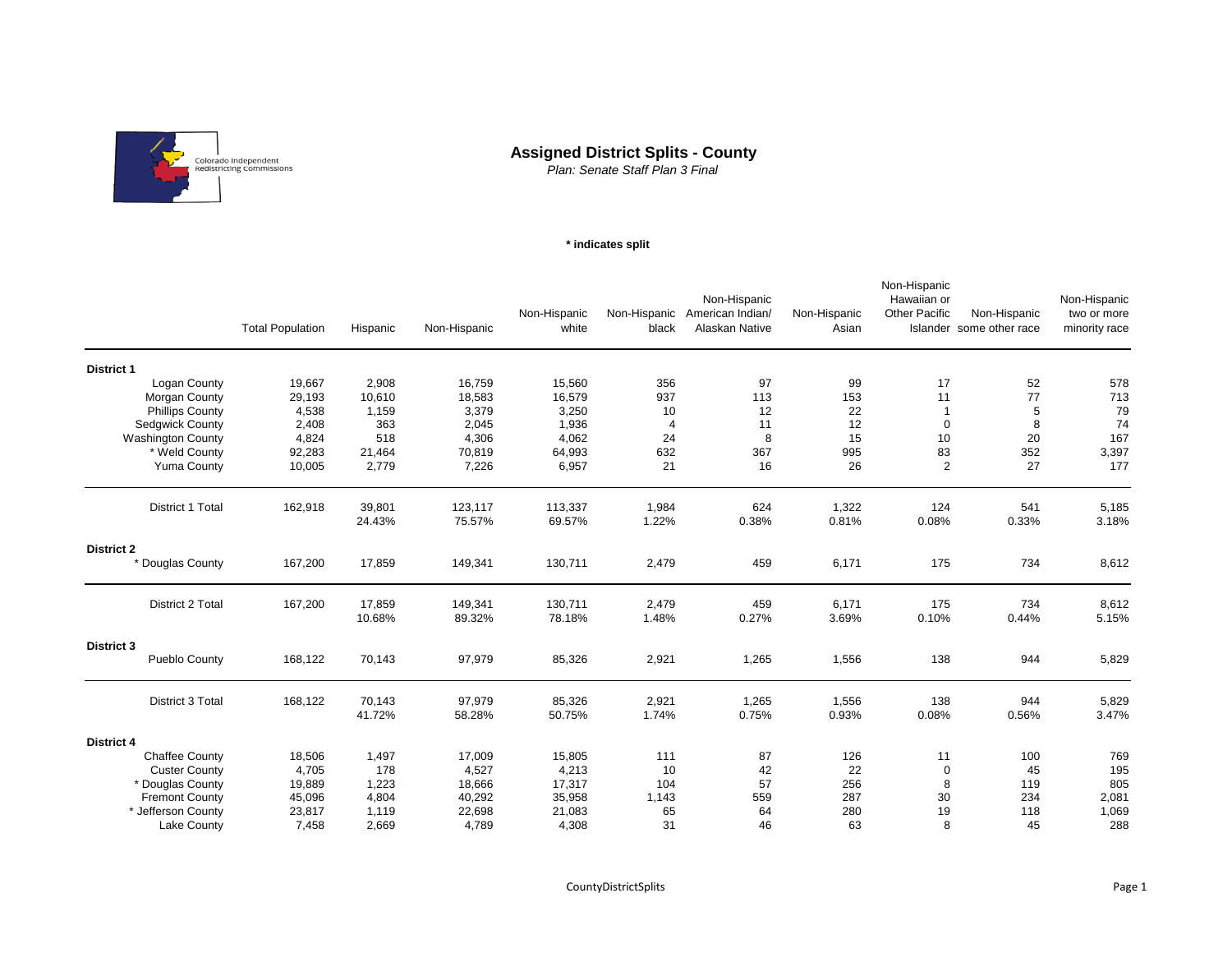| Park County               | 17,402  | 1,237           | 16,165            | 14,912            | 89             | 118            | 99              | 9              | 94             | 844            |
|---------------------------|---------|-----------------|-------------------|-------------------|----------------|----------------|-----------------|----------------|----------------|----------------|
| <b>Teller County</b>      | 24,753  | 1,716           | 23,037            | 21,057            | 133            | 124            | 201             | 12             | 148            | 1,362          |
| District 4 Total          | 161,626 | 14,443<br>8.94% | 147,183<br>91.06% | 134,653<br>83.31% | 1,686<br>1.04% | 1,097<br>0.68% | 1,334<br>0.83%  | 97<br>0.06%    | 903<br>0.56%   | 7,413<br>4.59% |
| District 5                |         |                 |                   |                   |                |                |                 |                |                |                |
| * Delta County            | 25,568  | 3,833           | 21,735            | 20,119            | 70             | 92             | 209             | 6              | 164            | 1,075          |
| * Eagle County            | 8,553   | 2,751           | 5,802             | 5,384             | 24             | 21             | 104             | 11             | 36             | 222            |
| * Garfield County         | 55,353  | 17,512          | 37,841            | 34,634            | 237            | 270            | 382             | 31             | 282            | 2,005          |
| <b>Gunnison County</b>    | 16,929  | 1,607           | 15,322            | 14,261            | 78             | 70             | 121             | $\overline{7}$ | 111            | 674            |
| <b>Hinsdale County</b>    | 789     | 30              | 759               | 694               | 8              | 6              | $\overline{2}$  | $\mathbf{1}$   | 6              | 42             |
| * Montrose County         | 38,569  | 8,806           | 29,763            | 27,532            | 148            | 251            | 318             | 26             | 172            | 1,316          |
| <b>Pitkin County</b>      | 17,365  | 1,893           | 15,472            | 14,439            | 94             | 36             | 280             | $\overline{7}$ | 82             | 534            |
| District 5 Total          | 163,126 | 36,432          | 126,694           | 117,063           | 659            | 746            | 1,416           | 89             | 853            | 5,868          |
|                           |         | 22.33%          | 77.67%            | 71.76%            | 0.40%          | 0.46%          | 0.87%           | 0.05%          | 0.52%          | 3.60%          |
| District 6                |         |                 |                   |                   |                |                |                 |                |                |                |
| Alamosa County            | 16,471  | 7,757           | 8,714             | 7,518             | 216            | 220            | 143             | 19             | 104            | 494            |
| <b>Archuleta County</b>   | 13,380  | 2,163           | 11,217            | 10,189            | 42             | 172            | 101             | 6              | 77             | 630            |
| <b>Conejos County</b>     | 7,490   | 3,799           | 3,691             | 3,474             | 14             | 44             | 21              | $\overline{2}$ | 24             | 112            |
| Costilla County           | 3,508   | 1,992           | 1,516             | 1,238             | 34             | 34             | 55              | $\mathbf 0$    | 13             | 142            |
| <b>Dolores County</b>     | 2,329   | 177             | 2,152             | 1,952             | 18             | 36             | $6\phantom{1}6$ | $\overline{4}$ | 5              | 131            |
| La Plata County           | 55,729  | 7,026           | 48,703            | 42,452            | 185            | 2,819          | 381             | 33             | 377            | 2,456          |
| <b>Mineral County</b>     | 865     | 47              | 818               | 775               | $\mathbf 0$    | $\overline{4}$ | 3               | $\mathbf 0$    | $\mathbf 0$    | 36             |
| Montezuma County          | 25,911  | 3,120           | 22,791            | 18,064            | 73             | 3,187          | 128             | 24             | 107            | 1,208          |
| * Montrose County         | 4,181   | 247             | 3,934             | 3,636             | 11             | 14             | 16              | $\mathbf 0$    | 11             | 246            |
| <b>Ouray County</b>       | 4,877   | 292             | 4,585             | 4,311             | 16             | 16             | 28              | 2              | 24             | 188            |
| Rio Grande County         | 11,583  | 4,637           | 6,946             | 6,275             | 51             | 139            | 36              | $\overline{4}$ | 56             | 385            |
| Saquache County           | 6,379   | 2,401           | 3,978             | 3,582             | 19             | 81             | 63              | $\overline{2}$ | 42             | 189            |
| San Juan County           | 705     | 90              | 615               | 575               | 1              | 6              | $\overline{2}$  | $\mathbf 0$    | $\overline{1}$ | 30             |
| San Miguel County         | 8,077   | 883             | 7,194             | 6,761             | 20             | 47             | 55              | $\mathbf 0$    | 44             | 267            |
| District 6 Total          | 161,485 | 34,631          | 126,854           | 110,802           | 700            | 6,819          | 1,038           | 96             | 885            | 6,514          |
|                           |         | 21.45%          | 78.55%            | 68.61%            | 0.43%          | 4.22%          | 0.64%           | 0.06%          | 0.55%          | 4.03%          |
| <b>District 7</b>         |         |                 |                   |                   |                |                |                 |                |                |                |
| * Delta County            | 5,275   | 351             | 4,924             | 4,639             | 10             | 21             | 17              | 3              | 28             | 206            |
| <b>Mesa County</b>        | 156,358 | 23,404          | 132,954           | 121,234           | 1,039          | 956            | 1,615           | 188            | 889            | 7,033          |
| District 7 Total          | 161,633 | 23,755          | 137,878           | 125,873           | 1,049          | 977            | 1,632           | 191            | 917            | 7,239          |
|                           |         | 14.70%          | 85.30%            | 77.88%            | 0.65%          | 0.60%          | 1.01%           | 0.12%          | 0.57%          | 4.48%          |
| <b>District 8</b>         |         |                 |                   |                   |                |                |                 |                |                |                |
| <b>Clear Creek County</b> | 9,418   | 648             | 8,770             | 8,169             | 49             | 42             | 82              | $\overline{7}$ | 38             | 383            |
| * Eagle County            | 47,215  | 14,131          | 33,084            | 30,830            | 273            | 97             | 608             | 16             | 151            | 1,109          |
| * Garfield County         | 6,241   | 2,024           | 4,217             | 3,966             | 17             | 28             | 13              | 3              | 27             | 163            |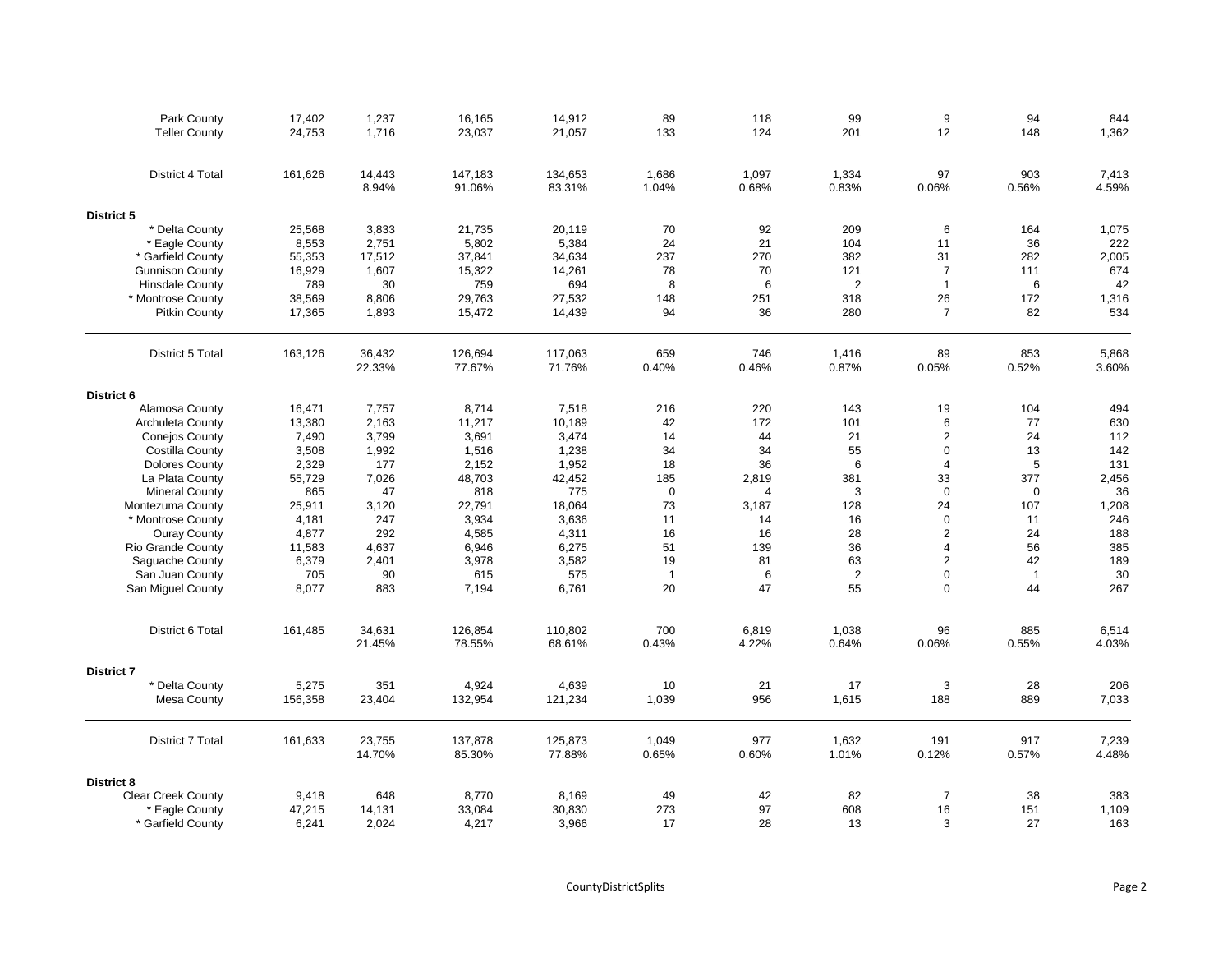| <b>Gilpin County</b><br><b>Grand County</b><br>Jackson County                            | 5,811<br>15,726<br>1,381            | 381<br>1,535<br>138            | 5,430<br>14,191<br>1,243            | 4,954<br>13,442<br>1,163            | 32<br>59<br>0          | 36<br>56<br>12       | 85<br>83<br>$\overline{2}$ | 4<br>17<br>$\overline{2}$                    | 37<br>73<br>5         | 282<br>461<br>59           |
|------------------------------------------------------------------------------------------|-------------------------------------|--------------------------------|-------------------------------------|-------------------------------------|------------------------|----------------------|----------------------------|----------------------------------------------|-----------------------|----------------------------|
| <b>Moffat County</b><br>Rio Blanco County<br><b>Routt County</b><br><b>Summit County</b> | 13,348<br>6,536<br>24,843<br>31,087 | 2,129<br>623<br>2,202<br>5,342 | 11,219<br>5,913<br>22,641<br>25,745 | 10,362<br>5,515<br>21,253<br>23,802 | 79<br>29<br>154<br>236 | 98<br>51<br>67<br>68 | 52<br>22<br>169<br>407     | $\overline{c}$<br>$\overline{2}$<br>35<br>20 | 60<br>29<br>92<br>150 | 566<br>265<br>871<br>1,062 |
| District 8 Total                                                                         | 161,606                             | 29,153<br>18.04%               | 132,453<br>81.96%                   | 123,456<br>76.39%                   | 928<br>0.57%           | 555<br>0.34%         | 1,523<br>0.94%             | 108<br>0.07%                                 | 662<br>0.41%          | 5,221<br>3.23%             |
| District 9<br>* El Paso County                                                           | 164,770                             | 16,966                         | 147,804                             | 125,107                             | 4,487                  | 587                  | 6,843                      | 247                                          | 1,056                 | 9,477                      |
| District 9 Total                                                                         | 164,770                             | 16,966<br>10.30%               | 147,804<br>89.70%                   | 125,107<br>75.93%                   | 4,487<br>2.72%         | 587<br>0.36%         | 6,843<br>4.15%             | 247<br>0.15%                                 | 1,056<br>0.64%        | 9,477<br>5.75%             |
| District 10<br>* El Paso County                                                          | 168,724                             | 27,680                         | 141,044                             | 114,298                             | 8,172                  | 856                  | 5,280                      | 438                                          | 978                   | 11,022                     |
| District 10 Total                                                                        | 168,724                             | 27,680<br>16.41%               | 141,044<br>83.59%                   | 114,298<br>67.74%                   | 8,172<br>4.84%         | 856<br>0.51%         | 5,280<br>3.13%             | 438<br>0.26%                                 | 978<br>0.58%          | 11,022<br>6.53%            |
| <b>District 11</b><br>* El Paso County                                                   | 167,144                             | 49,218                         | 117,926                             | 82,468                              | 16,810                 | 1,232                | 4,553                      | 938                                          | 1,064                 | 10,861                     |
| District 11 Total                                                                        | 167,144                             | 49,218<br>29.45%               | 117,926<br>70.55%                   | 82,468<br>49.34%                    | 16,810<br>10.06%       | 1,232<br>0.74%       | 4,553<br>2.72%             | 938<br>0.56%                                 | 1,064<br>0.64%        | 10,861<br>6.50%            |
| District 12<br>* El Paso County                                                          | 169,079                             | 29,076                         | 140,003                             | 111,515                             | 10,406                 | 905                  | 4,055                      | 1,023                                        | 1,064                 | 11,035                     |
| District 12 Total                                                                        | 169,079                             | 29,076<br>17.20%               | 140,003<br>82.80%                   | 111,515<br>65.95%                   | 10,406<br>6.15%        | 905<br>0.54%         | 4,055<br>2.40%             | 1,023<br>0.61%                               | 1,064<br>0.63%        | 11,035<br>6.53%            |
| District 13                                                                              |                                     |                                |                                     |                                     |                        |                      |                            |                                              |                       |                            |
| * Adams County<br>* Weld County                                                          | 43,680<br>118,859                   | 17,788<br>56,923               | 25,892<br>61,936                    | 22,392<br>52,216                    | 573<br>2,869           | 220<br>607           | 833<br>2,080               | 76<br>132                                    | 229<br>468            | 1,569<br>3,564             |
| District 13 Total                                                                        | 162,539                             | 74,711<br>45.96%               | 87,828<br>54.04%                    | 74,608<br>45.90%                    | 3,442<br>2.12%         | 827<br>0.51%         | 2,913<br>1.79%             | 208<br>0.13%                                 | 697<br>0.43%          | 5,133<br>3.16%             |
| District 14<br>* Larimer County                                                          | 163,892                             | 22,225                         | 141,667                             | 124,329                             | 2,127                  | 742                  | 5,803                      | 131                                          | 851                   | 7,684                      |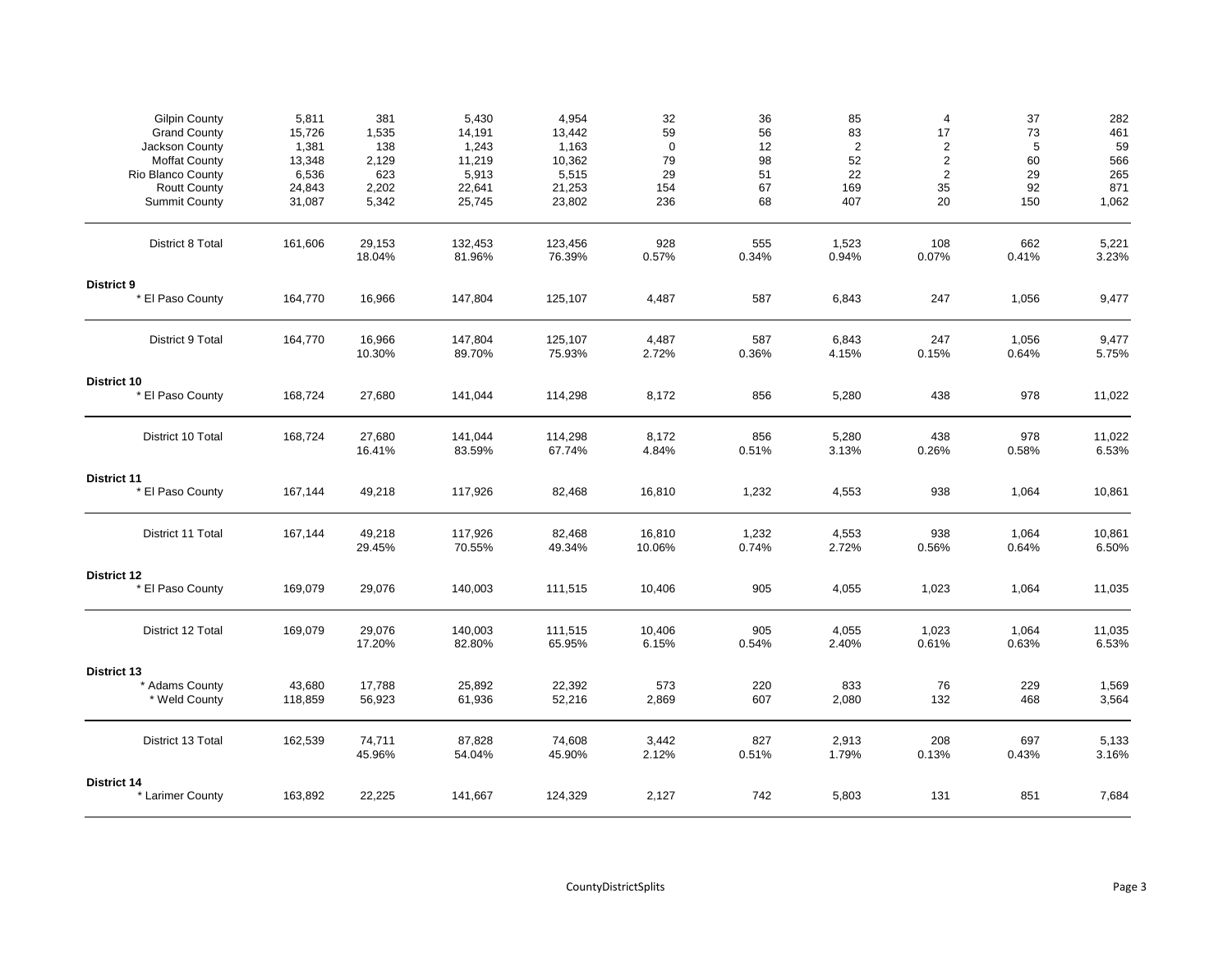| District 14 Total                       | 163,892           | 22,225<br>13.56% | 141,667<br>86.44% | 124,329<br>75.86% | 2,127<br>1.30% | 742<br>0.45%   | 5,803<br>3.54% | 131<br>0.08% | 851<br>0.52% | 7,684<br>4.69% |
|-----------------------------------------|-------------------|------------------|-------------------|-------------------|----------------|----------------|----------------|--------------|--------------|----------------|
| District 15                             |                   |                  |                   |                   |                |                |                |              |              |                |
| * Larimer County                        | 161,456           | 19,382           | 142,074           | 130,233           | 1,157          | 659            | 1,828          | 120          | 805          | 7,272          |
| District 15 Total                       | 161,456           | 19,382<br>12.00% | 142,074<br>88.00% | 130,233<br>80.66% | 1,157<br>0.72% | 659<br>0.41%   | 1,828<br>1.13% | 120<br>0.07% | 805<br>0.50% | 7,272<br>4.50% |
| District 16                             |                   |                  |                   |                   |                |                |                |              |              |                |
| * Arapahoe County<br>* Jefferson County | 104,617<br>61,675 | 11,084<br>6,979  | 93,533<br>54,696  | 83,910<br>49,014  | 1,213<br>484   | 324<br>197     | 2,910<br>1,724 | 76<br>32     | 454<br>316   | 4,646<br>2,929 |
| District 16 Total                       | 166,292           | 18,063<br>10.86% | 148,229<br>89.14% | 132,924<br>79.93% | 1,697<br>1.02% | 521<br>0.31%   | 4,634<br>2.79% | 108<br>0.06% | 770<br>0.46% | 7,575<br>4.56% |
| District 17                             |                   |                  |                   |                   |                |                |                |              |              |                |
| * Boulder County                        | 160,199           | 32,222           | 127,977           | 112,127           | 1,425          | 608            | 5,973          | 95           | 874          | 6,875          |
| * Broomfield County                     | 0                 | 0                | $\mathbf 0$       | $\mathbf 0$       | $\mathbf 0$    | $\mathbf 0$    | $\mathbf 0$    | $\mathbf 0$  | $\mathbf 0$  | $\mathbf 0$    |
| * Weld County                           | 1,409             | 342              | 1,067             | 922               | 18             | $\overline{7}$ | 32             | 8            | 3            | 77             |
| District 17 Total                       | 161,608           | 32,564<br>20.15% | 129,044<br>79.85% | 113,049<br>69.95% | 1,443<br>0.89% | 615<br>0.38%   | 6,005<br>3.72% | 103<br>0.06% | 877<br>0.54% | 6,952<br>4.30% |
| District 18                             |                   |                  |                   |                   |                |                |                |              |              |                |
| * Boulder County<br>* Jefferson County  | 157,557<br>10,770 | 14,831<br>1,131  | 142,726<br>9,639  | 122,852<br>8,544  | 1,622<br>53    | 496<br>26      | 9,474<br>517   | 141<br>3     | 904<br>29    | 7,237<br>467   |
| District 18 Total                       | 168,327           | 15,962<br>9.48%  | 152,365<br>90.52% | 131,396<br>78.06% | 1,675<br>1.00% | 522<br>0.31%   | 9,991<br>5.94% | 144<br>0.09% | 933<br>0.55% | 7,704<br>4.58% |
| District 19                             |                   |                  |                   |                   |                |                |                |              |              |                |
| * Adams County                          | 2,896             | 908              | 1,988             | 1,602             | 31             | 22             | 219            | $\mathbf 0$  | 9            | 105            |
| * Jefferson County                      | 161,628           | 25,112           | 136,516           | 121,272           | 1,730          | 718            | 4,700          | 93           | 671          | 7,332          |
| District 19 Total                       | 164,524           | 26,020<br>15.82% | 138,504<br>84.18% | 122,874<br>74.68% | 1,761<br>1.07% | 740<br>0.45%   | 4,919<br>2.99% | 93<br>0.06%  | 680<br>0.41% | 7,437<br>4.52% |
| District 20                             |                   |                  |                   |                   |                |                |                |              |              |                |
| * Jefferson County                      | 163,468           | 19,515           | 143,953           | 128,419           | 1,432          | 701            | 5,473          | 97           | 778          | 7,053          |
| District 20 Total                       | 163,468           | 19,515<br>11.94% | 143,953<br>88.06% | 128,419<br>78.56% | 1,432<br>0.88% | 701<br>0.43%   | 5,473<br>3.35% | 97<br>0.06%  | 778<br>0.48% | 7,053<br>4.31% |
| <b>District 21</b>                      |                   |                  |                   |                   |                |                |                |              |              |                |
| * Adams County                          | 162,222           | 82,931           | 79,291            | 64,163            | 3,749          | 962            | 4,407          | 201          | 711          | 5,098          |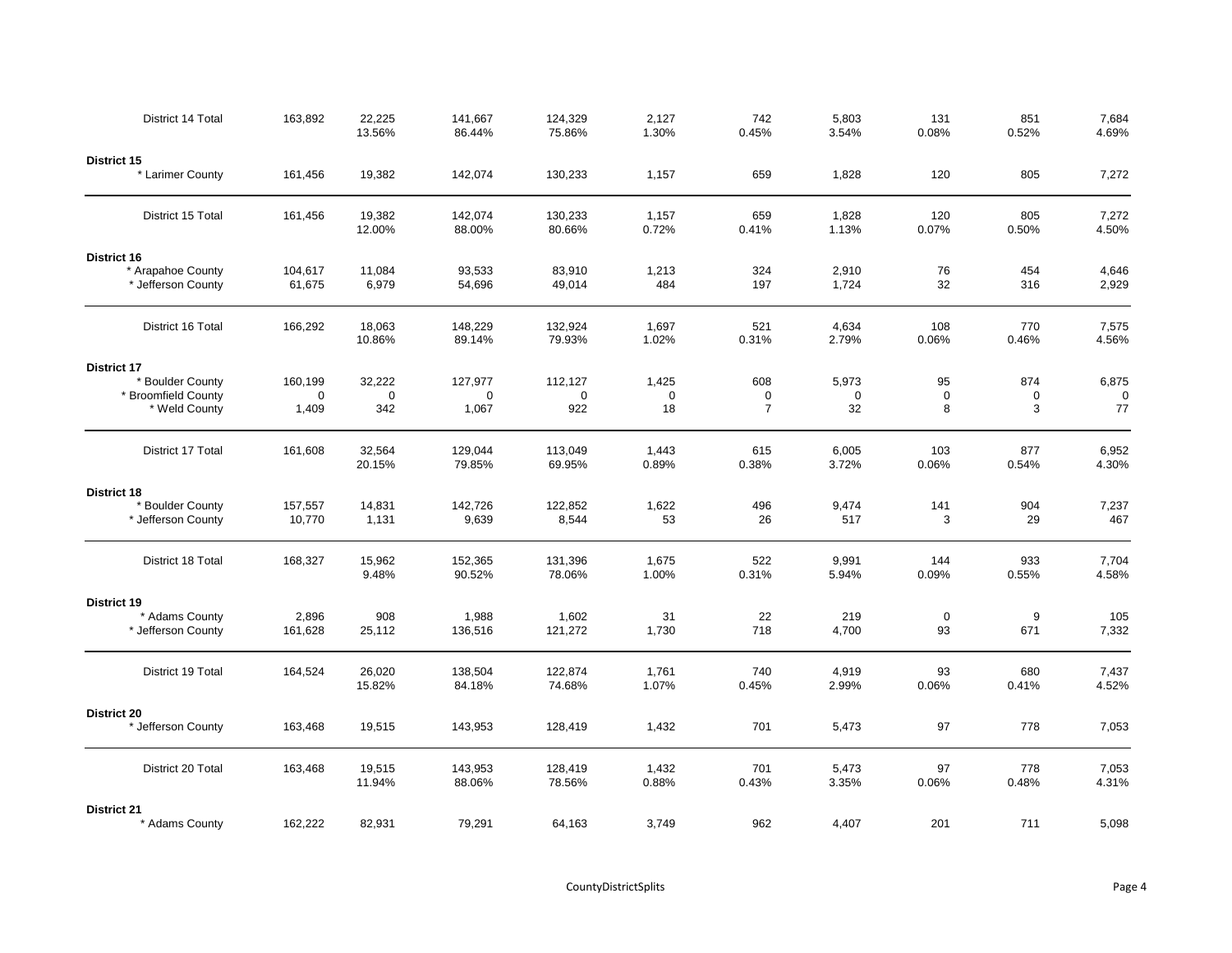| * Arapahoe County<br>* Denver County     | 6,078<br>$\mathbf 0$ | 973<br>$\mathbf 0$ | 5,105<br>$\mathbf 0$ | 4,681<br>$\mathbf 0$ | 62<br>$\mathbf 0$ | 34<br>$\Omega$ | 40<br>$\Omega$  | $\mathbf{1}$<br>$\Omega$ | 20<br>$\Omega$ | 267<br>$\mathbf 0$ |
|------------------------------------------|----------------------|--------------------|----------------------|----------------------|-------------------|----------------|-----------------|--------------------------|----------------|--------------------|
| District 21 Total                        | 168,300              | 83,904<br>49.85%   | 84,396<br>50.15%     | 68,844<br>40.91%     | 3,811<br>2.26%    | 996<br>0.59%   | 4,447<br>2.64%  | 202<br>0.12%             | 731<br>0.43%   | 5,365<br>3.19%     |
| <b>District 22</b><br>* Jefferson County | 162,618              | 38,010             | 124,608              | 107,516              | 2,943             | 1,234          | 5,015           | 220                      | 904            | 6,776              |
| District 22 Total                        | 162,618              | 38,010<br>23.37%   | 124,608<br>76.63%    | 107,516<br>66.12%    | 2,943<br>1.81%    | 1,234<br>0.76% | 5,015<br>3.08%  | 220<br>0.14%             | 904<br>0.56%   | 6,776<br>4.17%     |
| <b>District 23</b>                       |                      |                    |                      |                      |                   |                |                 |                          |                |                    |
| * Boulder County                         | 13,364               | 1,231              | 12,133               | 10,433               | 124               | 14             | 853             | 5                        | 42             | 662                |
| * Larimer County                         | 34,293               | 3,183              | 31,110               | 28,406               | 201               | 111            | 740             | 14                       | 163            | 1,475              |
| * Weld County                            | 117,230              | 20,155             | 97,075               | 88,062               | 661               | 377            | 2,584           | 80                       | 482            | 4,829              |
| District 23 Total                        | 164,887              | 24,569<br>14.90%   | 140,318<br>85.10%    | 126,901<br>76.96%    | 986<br>0.60%      | 502<br>0.30%   | 4,177<br>2.53%  | 99<br>0.06%              | 687<br>0.42%   | 6,966<br>4.22%     |
| <b>District 24</b>                       |                      |                    |                      |                      |                   |                |                 |                          |                |                    |
| * Adams County                           | 168,600              | 64,920             | 103,680              | 83,505               | 3,283             | 1,009          | 8,412           | 173                      | 765            | 6,533              |
| District 24 Total                        | 168,600              | 64,920<br>38.51%   | 103,680<br>61.49%    | 83,505<br>49.53%     | 3,283<br>1.95%    | 1,009<br>0.60% | 8,412<br>4.99%  | 173<br>0.10%             | 765<br>0.45%   | 6,533<br>3.87%     |
| District 25                              |                      |                    |                      |                      |                   |                |                 |                          |                |                    |
| * Adams County                           | 94,876               | 25,615             | 69,261               | 56,778               | 1,523             | 488            | 5,841           | 75                       | 385            | 4,171              |
| * Broomfield County                      | 74,173               | 9,935              | 64,238               | 53,943               | 928               | 201            | 5,097           | 80                       | 351            | 3,638              |
| * Weld County                            | $\mathbf 0$          | $\mathbf 0$        | $\mathbf 0$          | $\mathbf 0$          | 0                 | $\mathbf 0$    | $\mathbf 0$     | $\mathbf 0$              | $\mathbf 0$    | $\mathbf 0$        |
| District 25 Total                        | 169,049              | 35,550<br>21.03%   | 133,499<br>78.97%    | 110,721<br>65.50%    | 2,451<br>1.45%    | 689<br>0.41%   | 10,938<br>6.47% | 155<br>0.09%             | 736<br>0.44%   | 7,809<br>4.62%     |
| District 26                              |                      |                    |                      |                      |                   |                |                 |                          |                |                    |
| * Arapahoe County                        | 97,679               | 16,220             | 81,459               | 62,686               | 7,091             | 529            | 5,869           | 89                       | 538            | 4,657              |
| * Denver County                          | 66,438               | 12,446             | 53,992               | 41,236               | 5,575             | 289            | 3,379           | 129                      | 374            | 3,010              |
| * Jefferson County                       | $\mathbf 0$          | 0                  | 0                    | $\mathbf 0$          | $\mathbf 0$       | $\mathbf 0$    | $\mathbf 0$     | $\mathbf 0$              | $\mathbf 0$    | $\mathbf 0$        |
| District 26 Total                        | 164,117              | 28,666<br>17.47%   | 135,451<br>82.53%    | 103,922<br>63.32%    | 12,666<br>7.72%   | 818<br>0.50%   | 9,248<br>5.64%  | 218<br>0.13%             | 912<br>0.56%   | 7,667<br>4.67%     |
| <b>District 27</b>                       |                      |                    |                      |                      |                   |                |                 |                          |                |                    |
| * Arapahoe County                        | 163,014              | 21,637             | 141,377              | 101,698              | 12,056            | 491            | 16,602          | 214                      | 840            | 9,476              |
| * Douglas County                         | 2,554                | 204                | 2,350                | 2,030                | 56                | 9              | 149             | $\mathbf 0$              | 6              | 100                |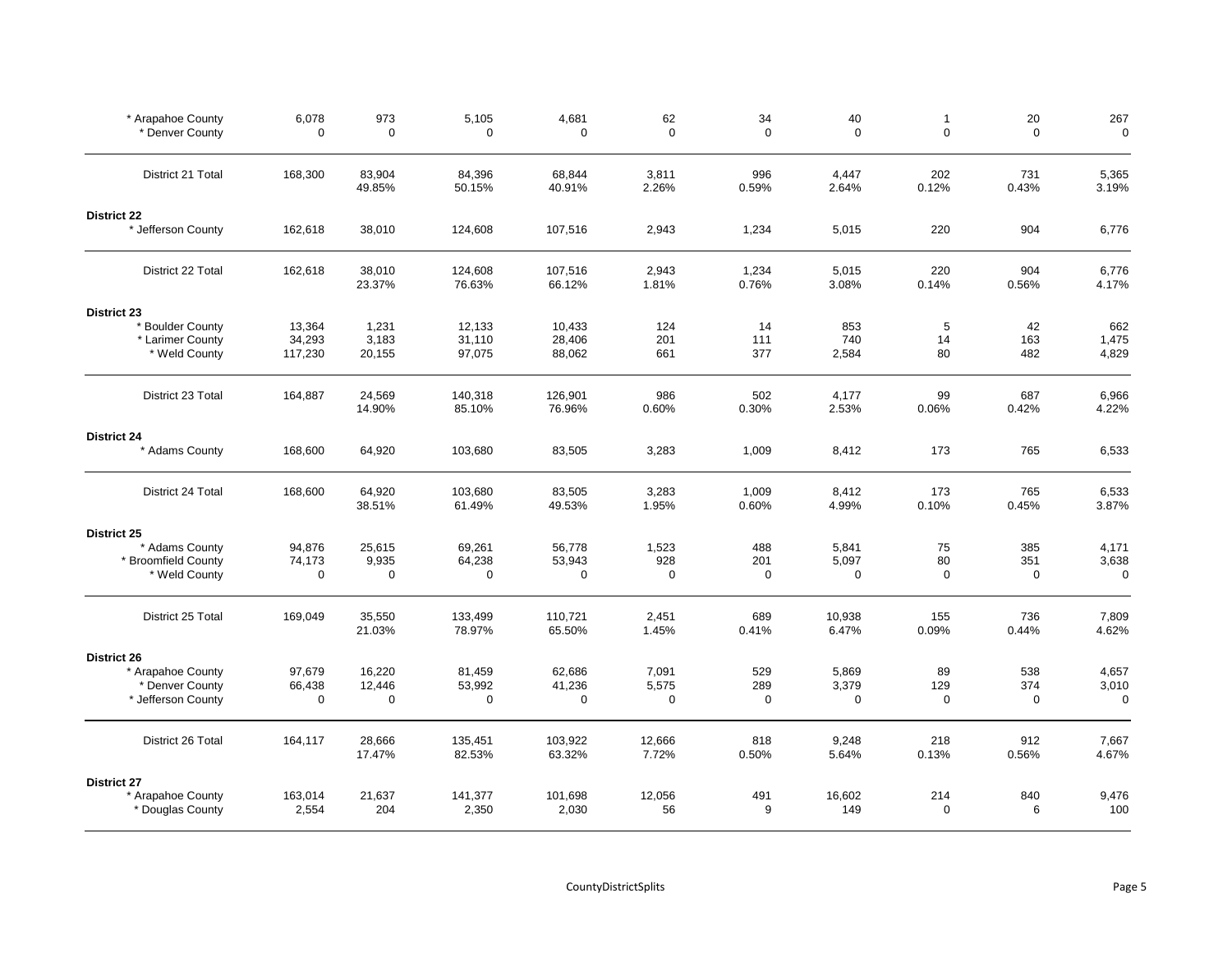| District 27 Total                                         | 165,568           | 21,841<br>13.19%      | 143,727<br>86.81% | 103,728<br>62.65%     | 12,112<br>7.32%      | 500<br>0.30%       | 16,751<br>10.12%     | 214<br>0.13%       | 846<br>0.51%       | 9,576<br>5.78%    |
|-----------------------------------------------------------|-------------------|-----------------------|-------------------|-----------------------|----------------------|--------------------|----------------------|--------------------|--------------------|-------------------|
| <b>District 28</b><br>* Adams County<br>* Arapahoe County | 48,897<br>115,091 | 25,165<br>42,022      | 23,732<br>73,069  | 11,500<br>39,358      | 7,096<br>19,321      | 220<br>569         | 2,894<br>7,158       | 228<br>633         | 270<br>694         | 1,524<br>5,336    |
| District 28 Total                                         | 163,988           | 67,187                | 96,801            | 50,858                | 26,417               | 789                | 10,052               | 861                | 964                | 6,860             |
|                                                           |                   | 40.97%                | 59.03%            | 31.01%                | 16.11%               | 0.48%              | 6.13%                | 0.53%              | 0.59%              | 4.18%             |
| District 29<br>* Arapahoe County                          | 162,492           | 42,725                | 119,767           | 71,182                | 28,585               | 718                | 9,004                | 617                | 964                | 8,697             |
| District 29 Total                                         | 162,492           | 42,725<br>26.29%      | 119,767<br>73.71% | 71,182<br>43.81%      | 28,585<br>17.59%     | 718<br>0.44%       | 9,004<br>5.54%       | 617<br>0.38%       | 964<br>0.59%       | 8,697<br>5.35%    |
| District 30<br>* Douglas County                           | 168,526           | 14,848                | 153,678           | 128,853               | 2,165                | 448                | 13,238               | 107                | 692                | 8,175             |
| District 30 Total                                         | 168,526           | 14,848<br>8.81%       | 153,678<br>91.19% | 128,853<br>76.46%     | 2,165<br>1.28%       | 448<br>0.27%       | 13,238<br>7.86%      | 107<br>0.06%       | 692<br>0.41%       | 8,175<br>4.85%    |
| <b>District 31</b><br>* Denver County                     | 164,278           | 18,899                | 145,379           | 121,357               | 9,388                | 699                | 5,307                | 111                | 887                | 7,630             |
| District 31 Total                                         | 164,278           | 18,899<br>11.50%      | 145,379<br>88.50% | 121,357<br>73.87%     | 9,388<br>5.71%       | 699<br>0.43%       | 5,307<br>3.23%       | 111<br>0.07%       | 887<br>0.54%       | 7,630<br>4.64%    |
| <b>District 32</b>                                        |                   |                       |                   |                       |                      |                    |                      |                    |                    |                   |
| * Arapahoe County                                         | 7,471             | 1,370                 | 6,101             | 5,029                 | 333                  | 26                 | 299                  | 4                  | 39                 | 371               |
| * Denver County<br>* Jefferson County                     | 154,269<br>0      | 47,221<br>$\mathbf 0$ | 107,048<br>0      | 82,763<br>$\mathbf 0$ | 9,422<br>$\mathbf 0$ | 868<br>$\mathbf 0$ | 6,834<br>$\mathbf 0$ | 108<br>$\mathbf 0$ | 847<br>$\mathbf 0$ | 6,206<br>$\Omega$ |
| District 32 Total                                         | 161,740           | 48,591<br>30.04%      | 113,149<br>69.96% | 87,792<br>54.28%      | 9,755<br>6.03%       | 894<br>0.55%       | 7,133<br>4.41%       | 112<br>0.07%       | 886<br>0.55%       | 6,577<br>4.07%    |
| District 33                                               |                   |                       |                   |                       |                      |                    |                      |                    |                    |                   |
| * Denver County                                           | 164,197           | 56,227                | 107,970           | 59,369                | 31,359               | 675                | 7,395                | 922                | 791                | 7,459             |
| District 33 Total                                         | 164,197           | 56,227<br>34.24%      | 107,970<br>65.76% | 59,369<br>36.16%      | 31,359<br>19.10%     | 675<br>0.41%       | 7,395<br>4.50%       | 922<br>0.56%       | 791<br>0.48%       | 7,459<br>4.54%    |
| District 34<br>* Denver County                            | 167,908           | 65,324                | 102,584           | 84,145                | 6,100                | 1,252              | 4,299                | 125                | 847                | 5,816             |